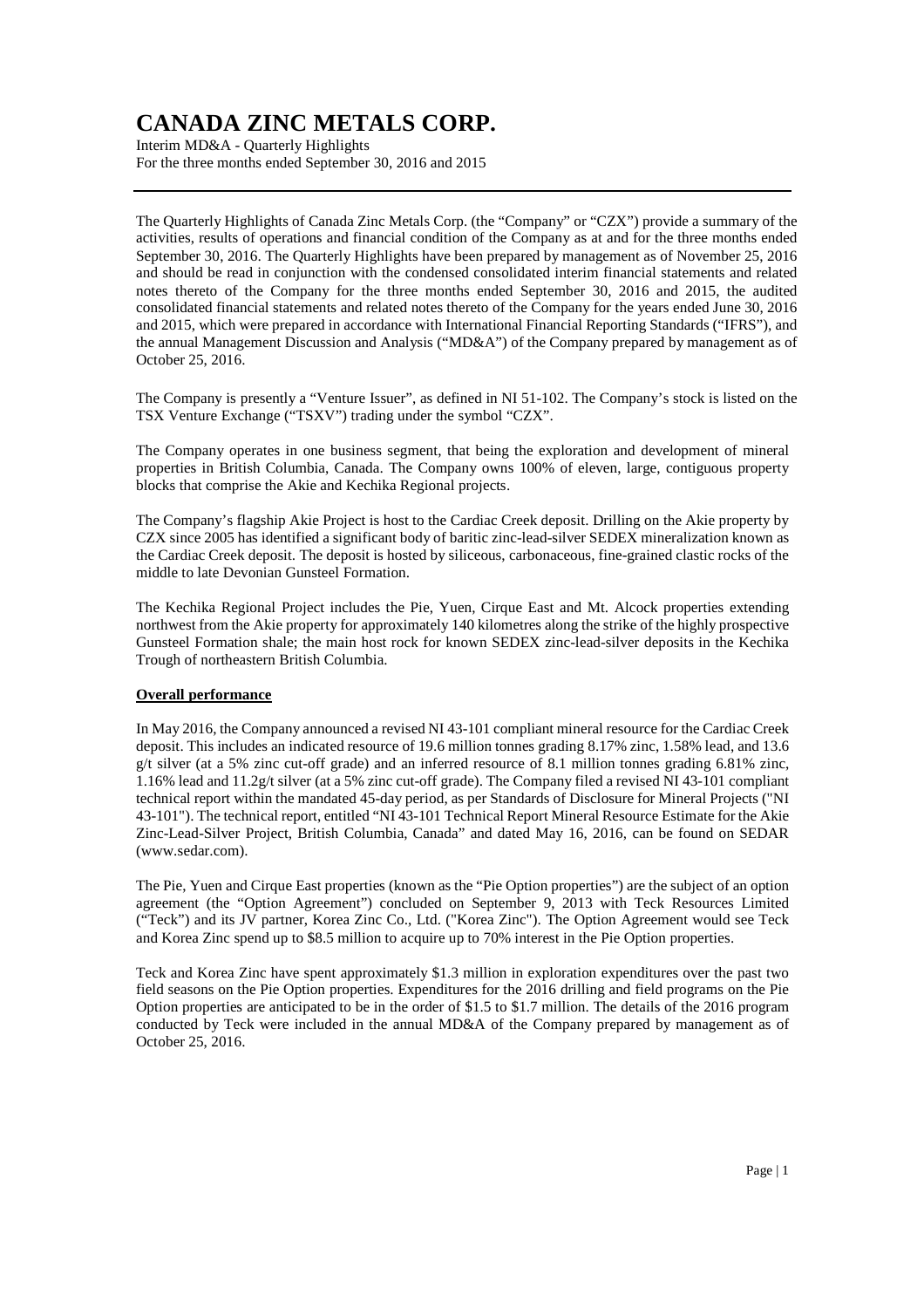Interim MD&A - Quarterly Highlights For the three months ended September 30, 2016 and 2015

Summary of exploration expenditures incurred on various properties to September 30, 2016:

|                                                                               | <b>Akie Property</b> |              | <b>Kechika Regional</b> |           | <b>Total</b> |              |
|-------------------------------------------------------------------------------|----------------------|--------------|-------------------------|-----------|--------------|--------------|
| <b>Acquisition Costs:</b><br>Balance, June 30, 2016 and September<br>30, 2016 | \$                   | 24, 165, 241 | \$                      | 336,785   | \$           | 24,502,026   |
| Deferred exploration costs:                                                   |                      |              |                         |           |              |              |
| <b>Balance, June 30, 2016</b>                                                 |                      | 40,821,568   |                         | 4,631,543 |              | 45, 453, 111 |
| Camp equipment, depreciation                                                  |                      | 24,792       |                         |           |              | 24,792       |
| Camp rental                                                                   |                      | 15,000       |                         |           |              | 15,000       |
| Engineering review                                                            |                      | 30,258       |                         |           |              | 30,258       |
| Geology                                                                       |                      | 6,875        |                         | 1,250     |              | 8,125        |
| Environmental studies and permit                                              |                      |              |                         |           |              |              |
| compliance monitoring                                                         |                      | 2,142        |                         |           |              | 2,142        |
| Balance, September 30, 2016                                                   | \$                   | 40,900,635   | \$                      | 4,632,793 | \$           | 45,533,428   |
|                                                                               |                      |              |                         |           |              |              |
| <b>Total, June 30, 2016</b>                                                   | \$                   | 64,986,809   | \$                      | 4,968,328 | \$           | 69,955,137   |
| Total, September 30, 2016                                                     | \$                   | 65,065,876   | \$                      | 4,969,578 | \$           | 70,035,454   |

Significant events for the three months ended September 30, 2016 included the following:

- Miller Thompson LLP. was appointed as legal counsel of the Company effective July 1, 2016. The Company's registered and records office has changed to Suite 1000-840 Howe St., Vancouver, BC V6Z 2M1;
- the Company cancelled and returned to its treasury 215,000 common shares of the Company, of which 198,000 were repurchased prior to June 30, 2016;
- the Company received TSX-V approval for its new Normal Course Issuer Bid ("NCIB") application to purchase at market price up to 7,609,971 common shares, being approximately 5% of the Company's issued and outstanding common shares, through the facilities of the TSX-V. The bid commenced on August 2, 2016 and will stay open for another 12 months;
- the Company entered into an agreement with Paradox Public Relations Inc. ("Paradox") to provide investor relations services. Paradox will focus on developing and expanding the Company's communications with the investment community through a comprehensive investor relations program. Under the terms of the contract, the Company will pay Paradox \$5,000 per month and reimburse Paradox for certain pre-approved expenses. The contract term is for 12 months with a 12 months extension option. Both parties can cancel at any time by giving a 30 day notice in writing.
- the Company advanced \$100,000 to a private company located in Ontario under a promissory note bearing interest at a rate of 10% per annum for a period of 6 months;
- the Company granted a total of 1,450,000 share options to directors, officers, employees and consultants of the Company, exercisable for a period of 10 years, at a price of \$0.40 per share; and
- 45,000 previously granted share options were exercised by a former employee of the Company at a price of \$0.23 per share, and 45,000 common shares were issued for total proceeds of \$10,350.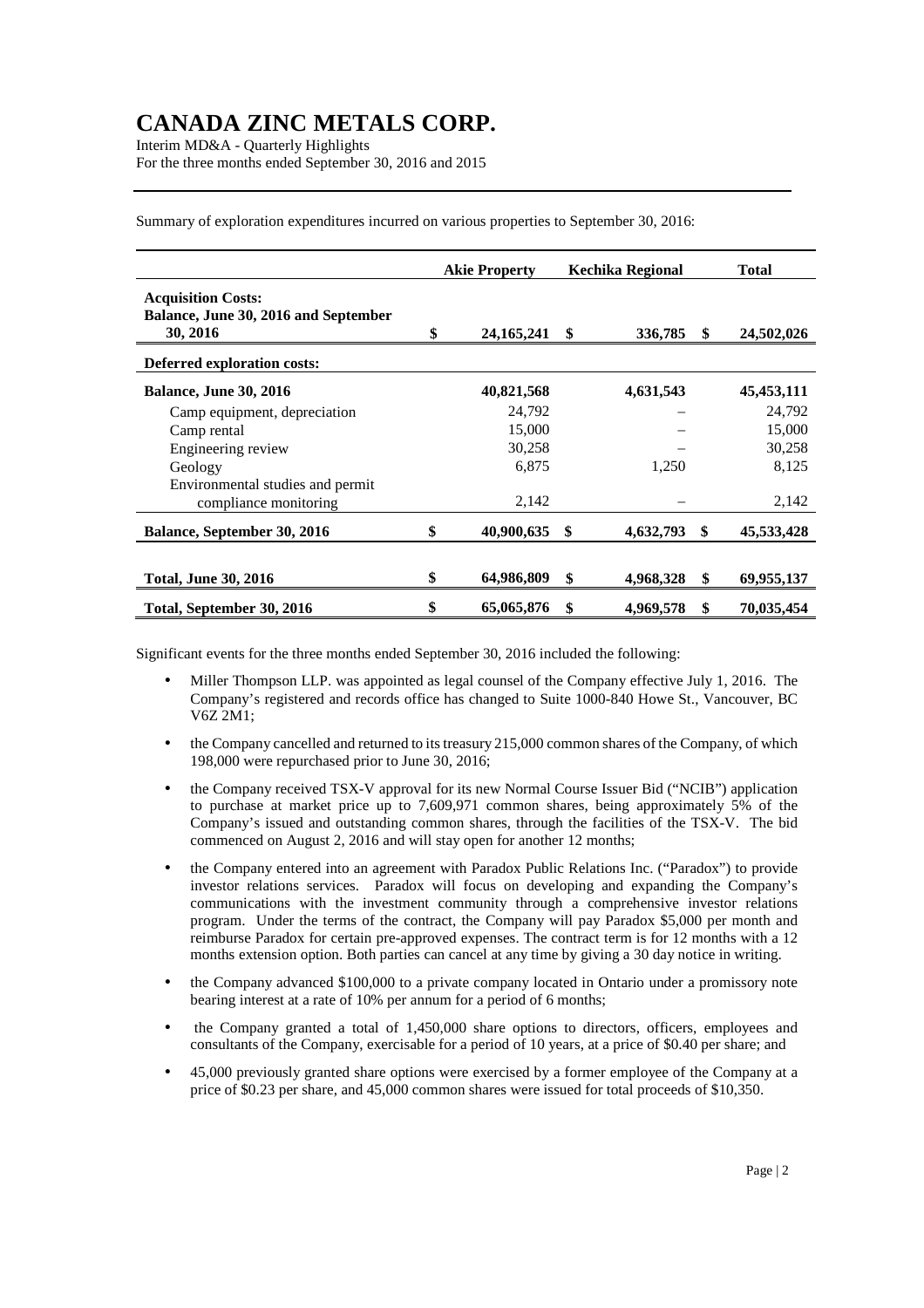Interim MD&A - Quarterly Highlights For the three months ended September 30, 2016 and 2015

Subsequent to September 30, 2016, the Company:

- entered into a one-year media and advertisement consulting services agreement commencing November 1, 2016 in exchange for \$200,000 plus GST. In this regard, the Company also granted 150,000 incentive consultant share options exercisable at \$0.40 per common share for a two year term;
- granted 90,000 incentive share options to consultants of the Company, exercisable at a price of \$0.40 per common share for a period of five years commencing on November 2, 2016;
- filed Annual Information Form for the financial year ended June 30, 2016 on SEDAR (www.sedar.com);
- entered into an agreement with a syndicate of agents, led by Cormark Securities Inc. and including Echelon Wealth Partners (the "Agents"), pursuant to which the Agents have agreed to offer for sale up to 7,500,000 units of the Company at a price of \$0.40 per unit and up to 3,850,000 flow-through common shares of the Company at a price of \$0.52 per flow-through share on a best efforts private placement basis, for aggregate gross proceeds to the Company of up to \$5.0 million (the "Offering"). Each whole unit shall consist of one common share of the Company and one-half of one common share purchase warrant. Each whole warrant shall be exercisable into one common share of the Company at a price of \$0.55 for 24 months following the closing of the Offering.

The Agents will have the option, exercisable in whole or in part until 48 hours prior to the closing date, to arrange for the sale of up to an additional 15% of the number of units and flow-through shares sold under and on the same terms as the Offering.

The Company agreed to pay a cash commission equal to 6% of the gross proceeds from the sale of units and flow-through shares and reimburse the Agent for all reasonable expenses.

The Offering is scheduled to close on or about December 15, 2016 and is subject to certain conditions including, but not limited to, the receipt of all necessary regulatory and other approvals including the approval of the TSX-V and the securities regulatory authorities; and

• announced a concurrent non-brokered financing of up to 1,250,000 units and 960,000 flow-through shares for aggregate gross proceeds of up to \$1.0 million (the "Non-Brokered Offering"). The units and flow-through shares issuable under the Non-Brokered Offering shall be on the same terms as the Offering. A finder's fee may be payable on a portion of the Non-Brokered Offering, in accordance with the policies of the TSX-V.

### **Exploration Objectives**

Akie Project:

- Continue drill definition program to expand the known extent of the Cardiac Creek deposit; update the current geological and resource model to NI 43-101 standards with all new drill results.
- Continue to evaluate outlying coincident geological/geophysical/geochemical targets for drill target definition.
- Complete follow-up assessment of airborne gravity anomalies from the 2015 geophysical survey on Akie.
- Continue to refine the design and costs of the planned underground exploration program. The underground exploration permit remains in good standing until December 2017. The underground exploration program was conceived in order to allow tightly-spaced infill drilling from an underground decline in order to upgrade the current mineral resource to the Indicated and Measured levels of confidence. This would provide sufficient data for a pre-feasibility level of economic assessment of the ore body to be completed and investigate future viability of bulk sampling and mining.
- Continue environmental baseline sampling as required to maintain all related exploration permits in good standing.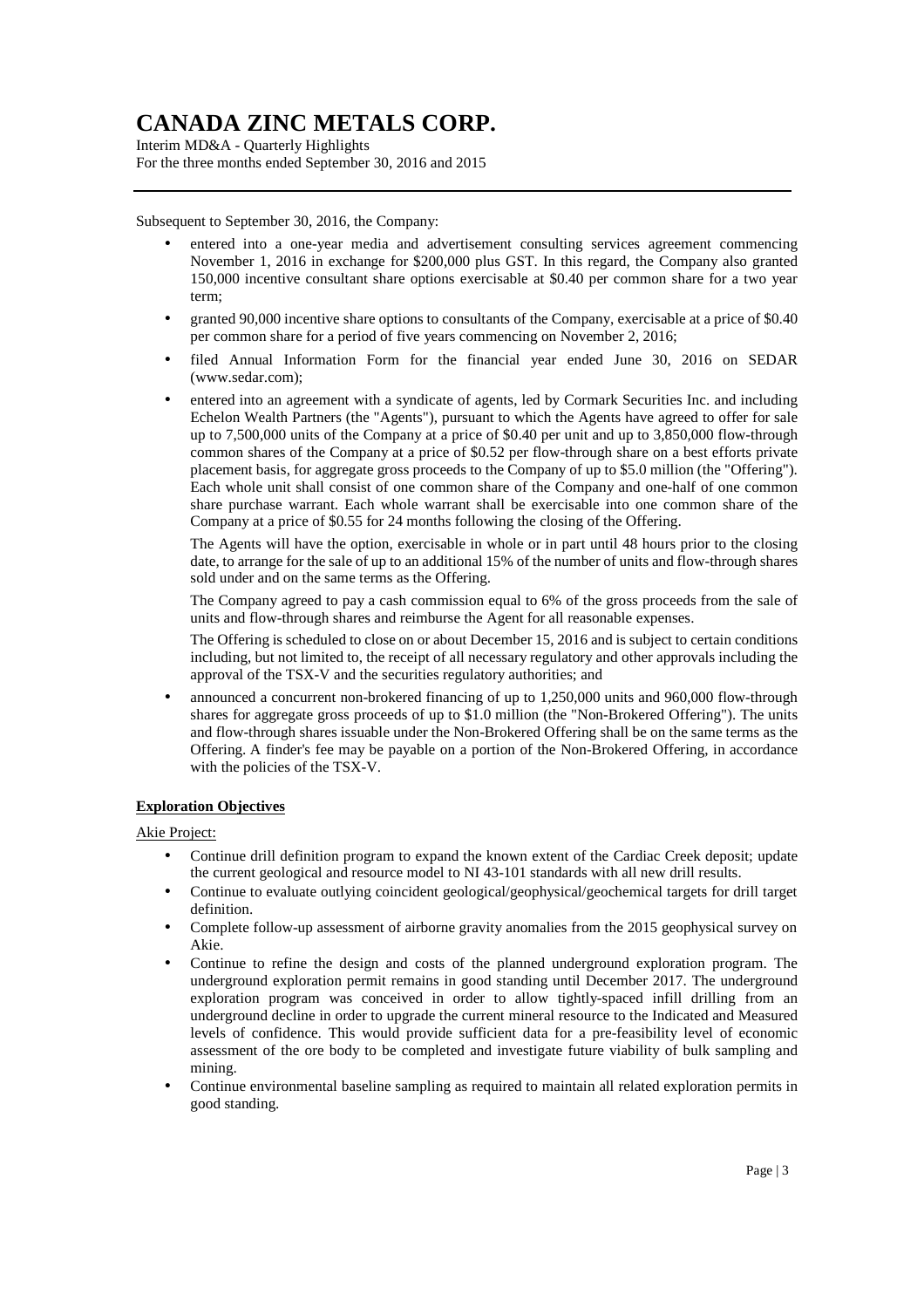Interim MD&A - Quarterly Highlights For the three months ended September 30, 2016 and 2015

### Kechika Regional Project:

- Continue regional synthesis of all historical and modern exploration data to assist with gap analysis and drill target definition.
- Complete follow-up assessment of airborne gravity anomalies from the 2015 geophysical survey on Mt. Alcock and Yuen North.
- Continue to evaluate high priority greenfield targets.
- Refine target selection to identify drill targets.
- Maintain current drill permits in good standing.

Kechika Regional Project (Pie Option Properties):

- Continue to work closely with Teck to review and advise on plans for ongoing exploration on the properties.
- Monitor field exploration results and expenditures and option agreement commitments.
- The next planned phase of exploration on the optioned properties is expected to include continued drill testing of the highest priority targets.

### **Results of Operations**

During the three months ended September 30, 2016, the Company reported a net loss of \$992,741 or \$0.007 per share compared to a net loss of \$181,399 or \$0.007 per share during the same quarter last year, an increase in net loss of \$811,342. The increase in net loss was primarily due to an increase in operating expenses of \$666,613 and a reduction in deferred tax recovery of \$136,725. Interest income decreased by \$8,004 during the quarter ended September 30, 2016 due to lower balances of the cash deposits and short term investments.

The following transactions contributed to the increase in operating expenses by \$666,613 during the first quarter ended September 30, 2016 as compared to the first quarter of the previous fiscal year:

- Consulting fees increased by \$144,046 as a result of financial advisory services retained during the quarter. In addition, \$28,125 (2015 - \$625) was allocated to this expense category for geological consulting services provided by the VP of Exploration of the Company.
- Investor relations fees increased by \$18,573 as a result of the investor relations services contract with Paradox dated August 8, 2016. The Company also paid \$10,000 (2015 - \$Nil) for the arrangement of investor meetings in Europe.
- Marketing expenses increased by \$43,534 as a result of advertisement and marketing campaigns conducted to increase investor interest in the Company.
- Travel and promotion increased by \$8,436 as a result of an increased number of senior management trips to Toronto, Montreal and Europe for investor presentations.
- Share-based compensation expenses increased by \$454,367 as a result of two new stock option grants. During the first quarter ended September 30, 2016, 1,450,000 stock options were granted to directors, officers, consultants and employees of the Company at a price of \$0.40 per share, all of which vested immediately and valued at approximately \$0.30 using the fair value based method of accounting. The Company also granted incentive share options to Paradox to purchase 300,000 common shares in the capital stock of the Company at a price of \$0.39 per share and 100,000 common shares at a price of \$0.60 per share. The options are exercisable for a period of three years and will vest quarterly over 12 months from the date of grant. The options granted to Paradox were valued at approximately \$0.17 per share using the fair value based method of accounting. Share-based compensation expense recorded in the comparative quarter of the previous fiscal year was significantly lower as there were no options granted during that period.
- Wages and benefits increased by \$3,125 as a result of higher salary expenses.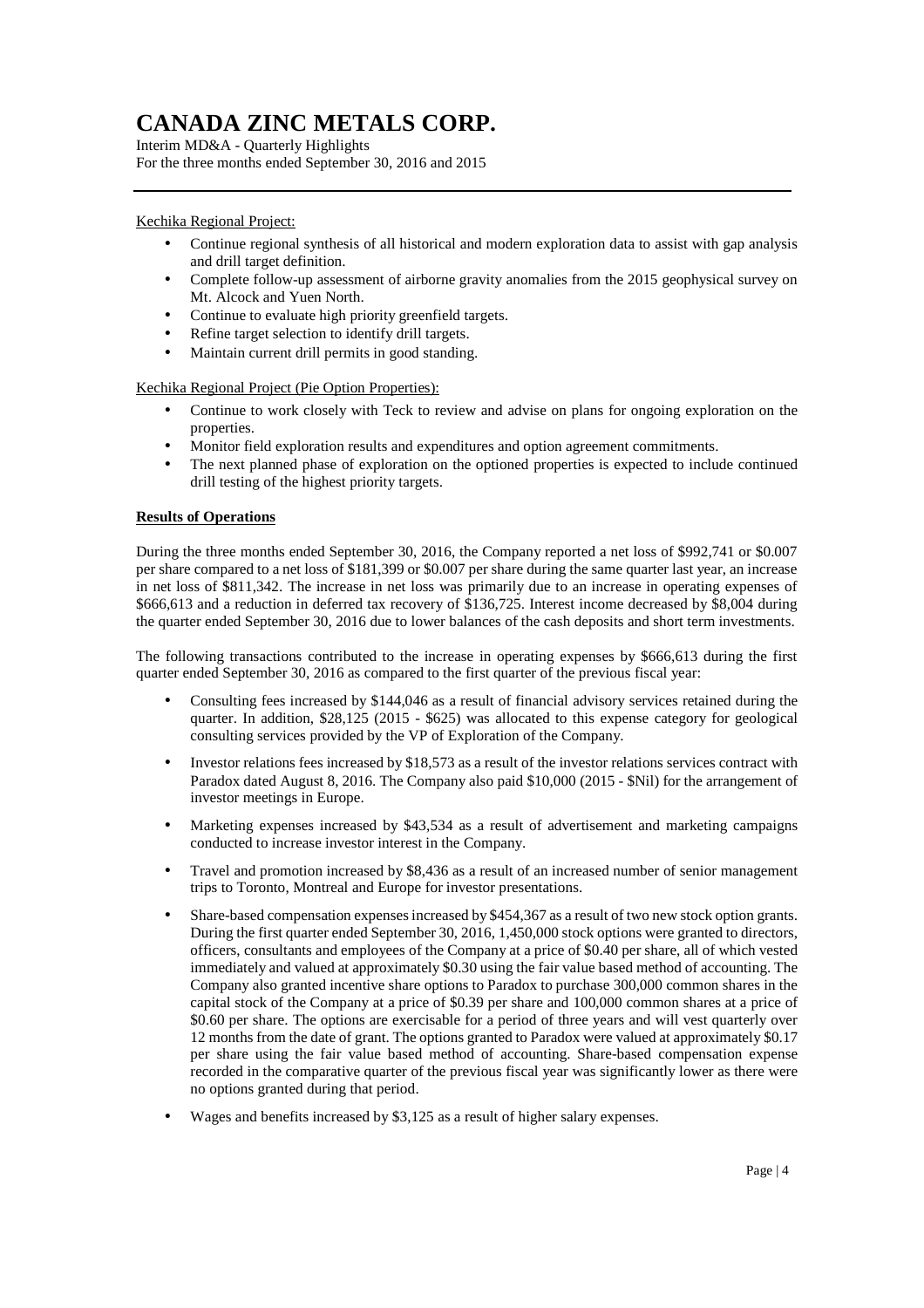Interim MD&A - Quarterly Highlights For the three months ended September 30, 2016 and 2015

There were no significant variations in other operating expenses, and no changes in management, administrative and directors' fees during the comparative quarters.

Rent expense decreased by \$3,037 as the Company discontinued a separate rental arrangement for a geologists' office effective August 1, 2016.

#### **Liquidity and capital resources**

The Company's working capital position remains strong with cash of \$1,735,720 and GIC investments with a fair value of \$4,034,958 as at September 30, 2016. Management believes that the Company has sufficient funds to meet its current obligations as they become due and to fund its exploration projects and administrative overhead for the next twelve months.

At September 30, 2016, the Company reported working capital of \$6,054,453 compared to working capital of \$6,589,784 at June 30, 2016, representing a decrease in working capital of \$535,331.

Net cash used in operating activities during the three months ended September 30, 2016 was \$617,131 (2015 – \$407,697) representing general administrative expenses and changes in non-cash items.

Net cash used in investing activities during the three months ended September 30, 2016 was \$204,032 (2015  $-$  \$1,585,510), of which  $$81,927$  (2015  $-$  \$1,476,948) was spent on exploration expenditures. In addition, \$22,105 (2015 - \$81,865) was used for the purchase of marketable securities and \$100,000 (2015 - \$Nil) was advances under a promissory note. There were no purchases of camp or office equipment during the quarter  $(2015 - $26,697)$ .

Financing activities during the three months ended September 30, 2016 included the exercise of 45,000 share options by a former employee of the Company for gross proceeds of \$10,350, and purchase of 17,000 common shares of the Company for a total of \$3,570 (2015 - \$9,260) with a weighted average price of \$0.21 per share under its NCIB.

|                                     | September 30, 2016 | June 30, 2016 |           |  |
|-------------------------------------|--------------------|---------------|-----------|--|
| Government Sales Tax credits        | \$<br>16,625       | \$            | 14,303    |  |
| Accrued interest                    | 597                |               | 338       |  |
| Receivable from exercise of options | 10,978             |               |           |  |
| Prepaid expenses                    | 119,879            |               | 54,419    |  |
| Refundable exploration deposit      | 75,000             |               |           |  |
| Loan receivable including interest  | 100,986            |               |           |  |
| Marketable securities at fair value | 84,578             |               | 90,400    |  |
| GIC investments                     | 4,034,958          |               | 4,019,351 |  |

The Company's current assets excluding cash consisted of the following:

The amount receivable from the exercise of share options and the refundable exploration deposit from the camp operator were collected subsequent to September 30, 2016.

The \$100,000 loan was advanced under a promissory note bearing interest at a rate of 10% per annum for a period of 6 months.

The Company holds two GIC investments with the principal amounts of \$2,000,000 each, yielding fixed interest rates of 1.6% and 1.5% per annum, and maturing on December 12, 2016 and June 1, 2017.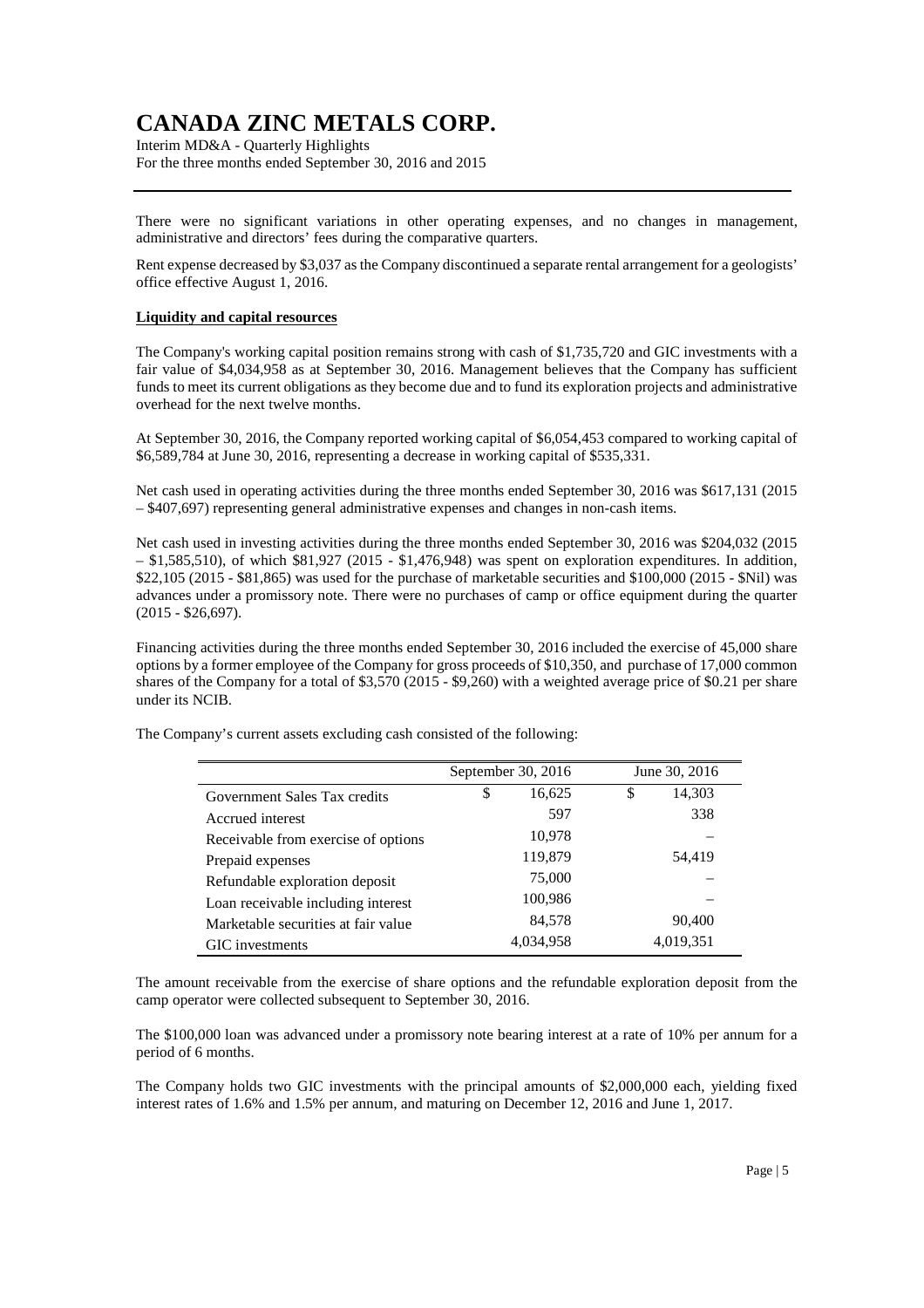Interim MD&A - Quarterly Highlights For the three months ended September 30, 2016 and 2015

Current liabilities as at September 30, 2016 consisted of trade payables and accrued liabilities of \$107,323 (June 30, 2016 - \$139,130) and due to related parties of \$17,545 (June 30, 2016 - \$Nil).

The other sources of funds potentially available to the Company are through the exercise of outstanding stock options and share purchase warrants that are summarized below. There can be no assurance, whatsoever, that any or all of these outstanding exercisable securities will be exercised.

The Company has and may continue to have capital requirements in excess of its currently available resources. In the event the Company's plans change, its assumptions change or prove inaccurate, or its capital resources in addition to projected cash flow, if any, prove to be insufficient to fund its future operations, the Company may be required to seek additional financing. Although the Company has been successful in raising the above funds, there can be no assurance that the Company will have sufficient financing to meet its future capital requirements or that additional financing will be available on terms acceptable to the Company in the future.

The Company's overall success will be affected by its current or future business activities. The Company is currently in the process of acquiring and exploring its interests in resource properties and has not yet determined whether these properties contain mineral deposits that are economically recoverable. The continued operations of the Company and the recoverability of expenditures incurred in these resource properties are dependent upon the existence of economically recoverable reserves, securing and maintaining title and beneficial interest in the properties, obtaining necessary financing to explore and develop the properties, and upon future profitable production or proceeds from disposition of the resource properties.

The Company is exposed in varying degrees to a variety of financial instrument related risks, including price risk with respect to commodity and equity prices. The Company closely monitors certain commodity prices, individual equity movements, and the stock market to determine the appropriate course of action to be taken by the Company. For further discussion of financial risks, please refer to Note 16 of the condensed consolidated interim financial statements for the three months ended September 30, 2016.

#### Transactions with related parties

| September 30,                           | 2016          | 2015          |
|-----------------------------------------|---------------|---------------|
| Consulting fees (iv)                    | \$<br>3,750   | \$<br>3,750   |
| Directors fees (ii)                     | 10,000        | 10,000        |
| Exploration and evaluation expenditures |               |               |
| $(geological$ consulting) $(v)$         | 37,500        | 37,500        |
| Management fees (i)                     | 88,500        | 88,500        |
| Other employment benefits (vii)         | 6,979         | 7,008         |
| Share-based compensation (vi)           | 421,638       | 3,769         |
| Total                                   | \$<br>568,367 | \$<br>150,527 |

The remuneration of directors and other key management personnel during the three months ended September 30, 2016 and 2015 were as follows:

(i) Pursuant to a management and administrative services agreement amended effective July 1, 2011 and May 1, 2014 with Varshney Capital Corp. ("VCC"), a company with two common directors, Peeyush Varshney and Praveen Varshney, the Company agreed to pay management and administrative fees of \$29,500 and \$5,000, respectively.

During the three months ended September 30, 2016, the Company paid \$88,500 (2015 – \$88,500) for management fees and  $$15,000(2015 - $15,000)$  for administrative fees to VCC;